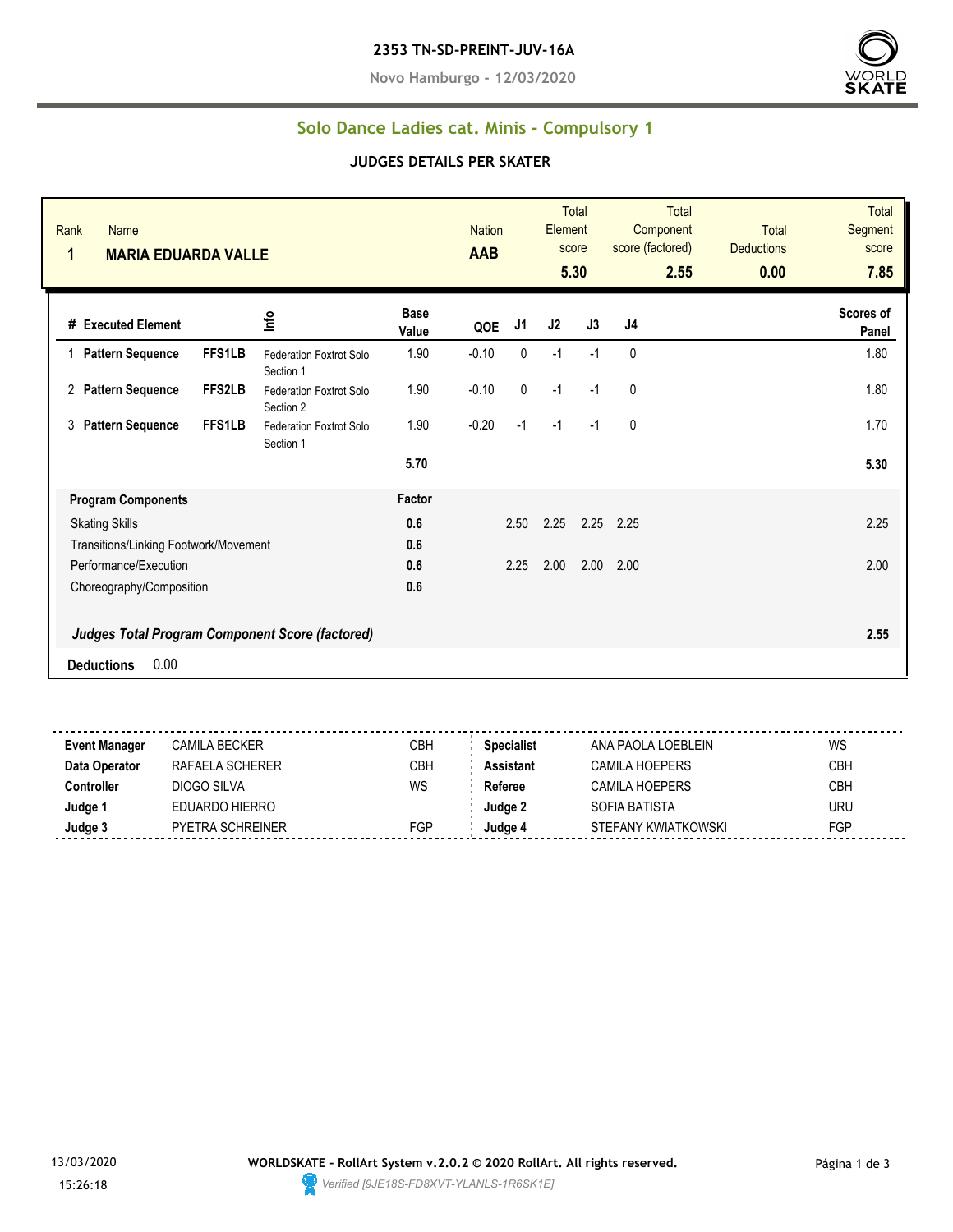# **Solo Dance Ladies cat. Minis - Compulsory 1**

### **JUDGES DETAILS PER SKATER**

| Rank<br>Name<br>$\overline{2}$<br><b>LUANA JUDITH LINCE PEREZ</b> |                                                 |                      | <b>Nation</b><br><b>CCP</b> |      | Element | <b>Total</b><br>score<br>5.00 | <b>Total</b><br>Component<br>score (factored)<br>2.25 | <b>Total</b><br><b>Deductions</b><br>0.00 | <b>Total</b><br><b>Segment</b><br>score<br>7.25 |
|-------------------------------------------------------------------|-------------------------------------------------|----------------------|-----------------------------|------|---------|-------------------------------|-------------------------------------------------------|-------------------------------------------|-------------------------------------------------|
| # Executed Element                                                | ٩ų                                              | <b>Base</b><br>Value | QOE                         | J1   | J2      | J3                            | J <sub>4</sub>                                        |                                           | Scores of<br>Panel                              |
| <b>Pattern Sequence</b><br><b>FFS1LB</b>                          | <b>Federation Foxtrot Solo</b><br>Section 1     | 1.90                 | $-0.30$                     | $-2$ | $-2$    | $-1$                          | $-1$                                                  |                                           | 1.60                                            |
| FFS2LB<br><b>Pattern Sequence</b><br>2                            | Federation Foxtrot Solo<br>Section 2            | 1.90                 | $-0.20$                     | $-1$ | $-2$    | $-1$                          | $-1$                                                  |                                           | 1.70                                            |
| <b>FFS1LB</b><br><b>Pattern Sequence</b><br>3                     | Federation Foxtrot Solo<br>Section 1            | 1.90                 | $-0.20$                     | $-1$ | $-2$    | $-1$                          | $\mathbf{0}$                                          |                                           | 1.70                                            |
|                                                                   |                                                 | 5.70                 |                             |      |         |                               |                                                       |                                           | 5.00                                            |
| <b>Program Components</b>                                         |                                                 | Factor               |                             |      |         |                               |                                                       |                                           |                                                 |
| <b>Skating Skills</b>                                             |                                                 | 0.6                  |                             | 2.25 | 1.50    | 2.50                          | 1.75                                                  |                                           | 2.00                                            |
| Transitions/Linking Footwork/Movement                             |                                                 | 0.6                  |                             |      |         |                               |                                                       |                                           |                                                 |
| Performance/Execution                                             |                                                 | 0.6                  |                             | 2.00 | 1.50    | 1.75                          | 1.75                                                  |                                           | 1.75                                            |
| Choreography/Composition                                          |                                                 | 0.6                  |                             |      |         |                               |                                                       |                                           |                                                 |
|                                                                   | Judges Total Program Component Score (factored) |                      |                             |      |         |                               |                                                       |                                           | 2.25                                            |
| 0.00<br><b>Deductions</b>                                         |                                                 |                      |                             |      |         |                               |                                                       |                                           |                                                 |

| <b>Event Manager</b> | CAMILA BECKER           | CBH | <b>Specialist</b> | ANA PAOLA LOEBLEIN  | WS         |
|----------------------|-------------------------|-----|-------------------|---------------------|------------|
| Data Operator        | RAFAELA SCHERER         | CBH | <b>Assistant</b>  | CAMILA HOFPFRS      | <b>CBH</b> |
| Controller           | DIOGO SILVA             | WS  | Referee           | CAMILA HOFPERS      | <b>CBH</b> |
| Judge 1              | EDUARDO HIERRO          |     | Judge 2           | SOFIA BATISTA       | URU        |
| Judge 3              | <b>PYETRA SCHREINER</b> | FGP | Judqe 4           | STEFANY KWIATKOWSKI | FGP        |